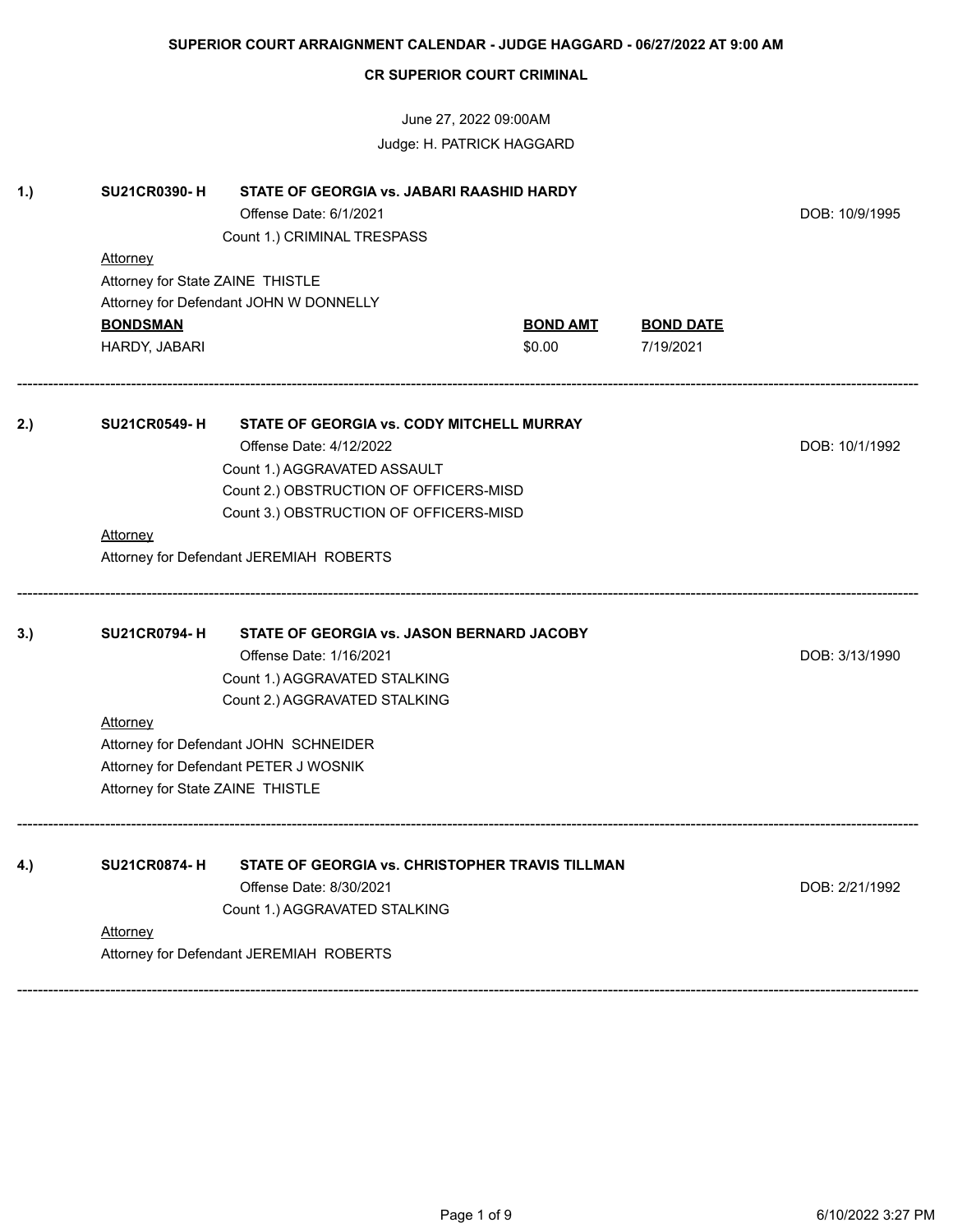|     |                                  |                                                               | Judge: H. PATRICK HAGGARD           |                  |                 |  |  |
|-----|----------------------------------|---------------------------------------------------------------|-------------------------------------|------------------|-----------------|--|--|
| 5.) | <b>SU22CR0067-H</b>              | STATE OF GEORGIA vs. JASON BERNARD JACOBY                     |                                     |                  |                 |  |  |
|     |                                  | Offense Date: 12/16/2021                                      |                                     |                  | DOB: 3/13/1990  |  |  |
|     |                                  | Count 1.) AGGRAVATED STALKING                                 |                                     |                  |                 |  |  |
|     | Attorney                         |                                                               |                                     |                  |                 |  |  |
|     | Attorney for State ZAINE THISTLE |                                                               |                                     |                  |                 |  |  |
|     |                                  | Attorney for Defendant JOHN SCHNEIDER                         |                                     |                  |                 |  |  |
|     |                                  | Attorney for Defendant PETER J WOSNIK                         |                                     |                  |                 |  |  |
| 6.) | <b>SU22CR0151-H</b>              | STATE OF GEORGIA vs. SHARDAY RENEE JOHNSON                    |                                     |                  |                 |  |  |
|     |                                  | Offense Date: 3/21/2022                                       |                                     |                  | DOB: 12/12/1989 |  |  |
|     |                                  | Count 1.) CRIMINAL DAMAGE TO PROPERTY IN THE<br>SECOND DEGREE |                                     |                  |                 |  |  |
|     | Attorney                         |                                                               |                                     |                  |                 |  |  |
|     |                                  | Attorney for Defendant JOHN W DONNELLY                        |                                     |                  |                 |  |  |
|     | <b>BONDSMAN</b>                  |                                                               | <b>BOND AMT</b><br><b>BOND DATE</b> |                  |                 |  |  |
|     | BOND JAMES BOND INC,             |                                                               | \$2,950.00                          | 8/25/2021        |                 |  |  |
| 7.) | <b>SU22CR0152-H</b>              | STATE OF GEORGIA vs. JENNIE SHARRIE WESLEY                    |                                     |                  |                 |  |  |
|     |                                  | Offense Date: 5/27/2021                                       |                                     |                  | DOB: 6/6/1994   |  |  |
|     |                                  | Count 1.) FINANCIAL TRANSACTION CARD THEFT                    |                                     |                  |                 |  |  |
|     |                                  | Count 2.) FINANCIAL TRANSACTION CARD THEFT                    |                                     |                  |                 |  |  |
|     | <b>Attorney</b>                  |                                                               |                                     |                  |                 |  |  |
|     |                                  | Attorney for Defendant JEREMIAH ROBERTS                       |                                     |                  |                 |  |  |
|     | <b>BONDSMAN</b>                  |                                                               | <b>BOND AMT</b>                     | <b>BOND DATE</b> |                 |  |  |
|     | WESLEY, JENNIE                   |                                                               | \$0.00                              | 5/27/2021        |                 |  |  |
| 8.) | <b>SU22CR0179-H</b>              | STATE OF GEORGIA vs. LAKWAAN DENARD REEVEY                    |                                     |                  |                 |  |  |
|     |                                  | Offense Date: 6/2/2022                                        |                                     |                  |                 |  |  |
|     |                                  | Count 1.) FINANCIAL TRANSACTION CARD FRAUD                    |                                     |                  |                 |  |  |
|     |                                  | Count 2.) FINANCIAL TRANSACTION CARD FRAUD                    |                                     |                  |                 |  |  |
|     |                                  | Count 3.) FINANCIAL TRANSACTION CARD FRAUD                    |                                     |                  |                 |  |  |
|     | Attorney                         |                                                               |                                     |                  |                 |  |  |
|     |                                  | Attorney for Defendant JEREMIAH ROBERTS                       |                                     |                  |                 |  |  |
|     | <b>BONDSMAN</b>                  |                                                               | <b>BOND AMT</b>                     | <b>BOND DATE</b> |                 |  |  |
|     | BOND JAMES BOND INC,             |                                                               | \$10,650.00                         | 11/1/2020        |                 |  |  |
|     |                                  | CoDefendant: KEION BRENARD EBERHART                           |                                     |                  |                 |  |  |
|     |                                  |                                                               |                                     |                  |                 |  |  |
|     |                                  | CoDefendant: MALCOLM MALIK EDWARDS                            |                                     |                  |                 |  |  |

**SUPERIOR COURT ARRAIGNMENT CALENDAR - JUDGE HAGGARD - 06/27/2022 AT 9:00 AM**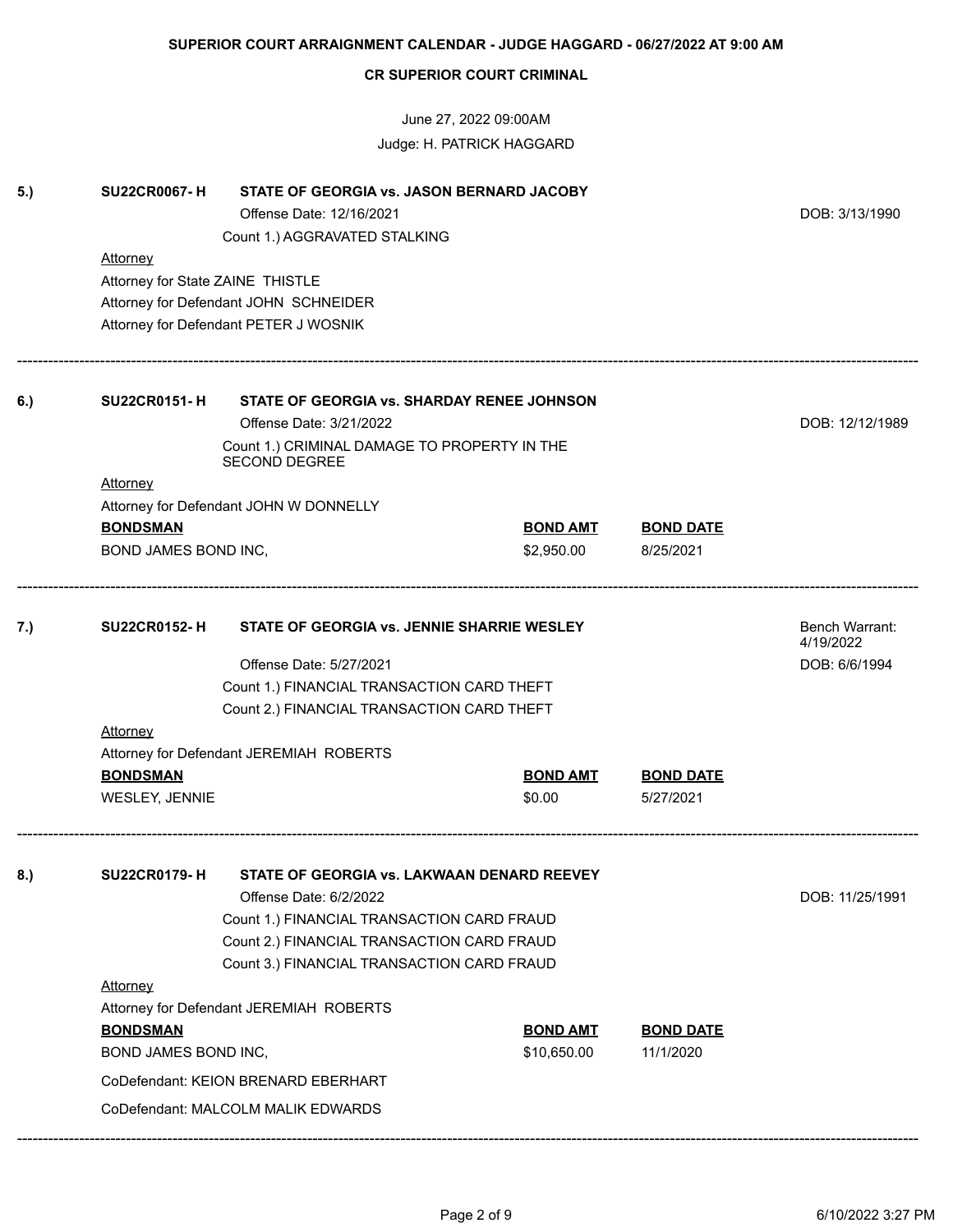June 27, 2022 09:00AM Judge: H. PATRICK HAGGARD

| 9.)  | <b>SU22CR0179-H</b><br><b>Attorney</b>                                             | DOB: 12/8/1994                                                                                                                                                                                                                                     |                           |                               |                |
|------|------------------------------------------------------------------------------------|----------------------------------------------------------------------------------------------------------------------------------------------------------------------------------------------------------------------------------------------------|---------------------------|-------------------------------|----------------|
|      | Attorney for Defendant MICHAEL BROOKS<br><b>BONDSMAN</b><br><b>EBERHART, KEION</b> |                                                                                                                                                                                                                                                    | <b>BOND AMT</b><br>\$0.00 | <b>BOND DATE</b><br>3/12/2021 |                |
|      | BOND JAMES BOND INC,                                                               |                                                                                                                                                                                                                                                    | \$2,400.00                | 3/12/2021                     |                |
|      |                                                                                    | CoDefendant: LAKWAAN DENARD REEVEY                                                                                                                                                                                                                 |                           |                               |                |
|      |                                                                                    | CoDefendant: MALCOLM MALIK EDWARDS                                                                                                                                                                                                                 |                           |                               |                |
| 10.) | <b>SU22CR0179-H</b>                                                                | STATE OF GEORGIA vs. MALCOLM MALIK EDWARDS<br>Offense Date: 5/23/2019<br>Count 1.) FINANCIAL TRANSACTION CARD FRAUD<br>Count 2.) FINANCIAL TRANSACTION CARD FRAUD                                                                                  |                           |                               | DOB: 2/29/1992 |
|      | <b>BONDSMAN</b>                                                                    |                                                                                                                                                                                                                                                    | <b>BOND AMT</b>           | <b>BOND DATE</b>              |                |
|      | MATTOX, HELEN                                                                      |                                                                                                                                                                                                                                                    | \$11,200.00               | 7/7/2020                      |                |
|      |                                                                                    | CoDefendant: LAKWAAN DENARD REEVEY                                                                                                                                                                                                                 |                           |                               |                |
|      |                                                                                    | CoDefendant: KEION BRENARD EBERHART                                                                                                                                                                                                                |                           |                               |                |
| 11.) | <b>SU22CR0281-H</b>                                                                | STATE OF GEORGIA vs. GARRY LEONARD POWELL<br>Offense Date: 4/2/2022<br>Count 1.) BURGLARY - 1ST DEGREE (FELONY)<br>Count 2.) THEFT BY SHOPLIFTING - FELONY<br>Count 3.) FINANCIAL TRANSACTION CARD FRAUD<br>Count 4.) OBSTRUCTION OF OFFICERS-MISD |                           |                               | DOB: 6/22/1966 |
| 12.) | <b>SU22CR0290-H</b><br><b>Attorney</b>                                             | STATE OF GEORGIA vs. CHRISTOPHER S ROBINSON<br>Offense Date: 2/24/2022<br>Count 1.) THEFT BY SHOPLIFTING - FELONY<br>Attorney for Defendant JEREMIAH ROBERTS                                                                                       |                           |                               | DOB: 5/7/1972  |
|      |                                                                                    |                                                                                                                                                                                                                                                    |                           |                               |                |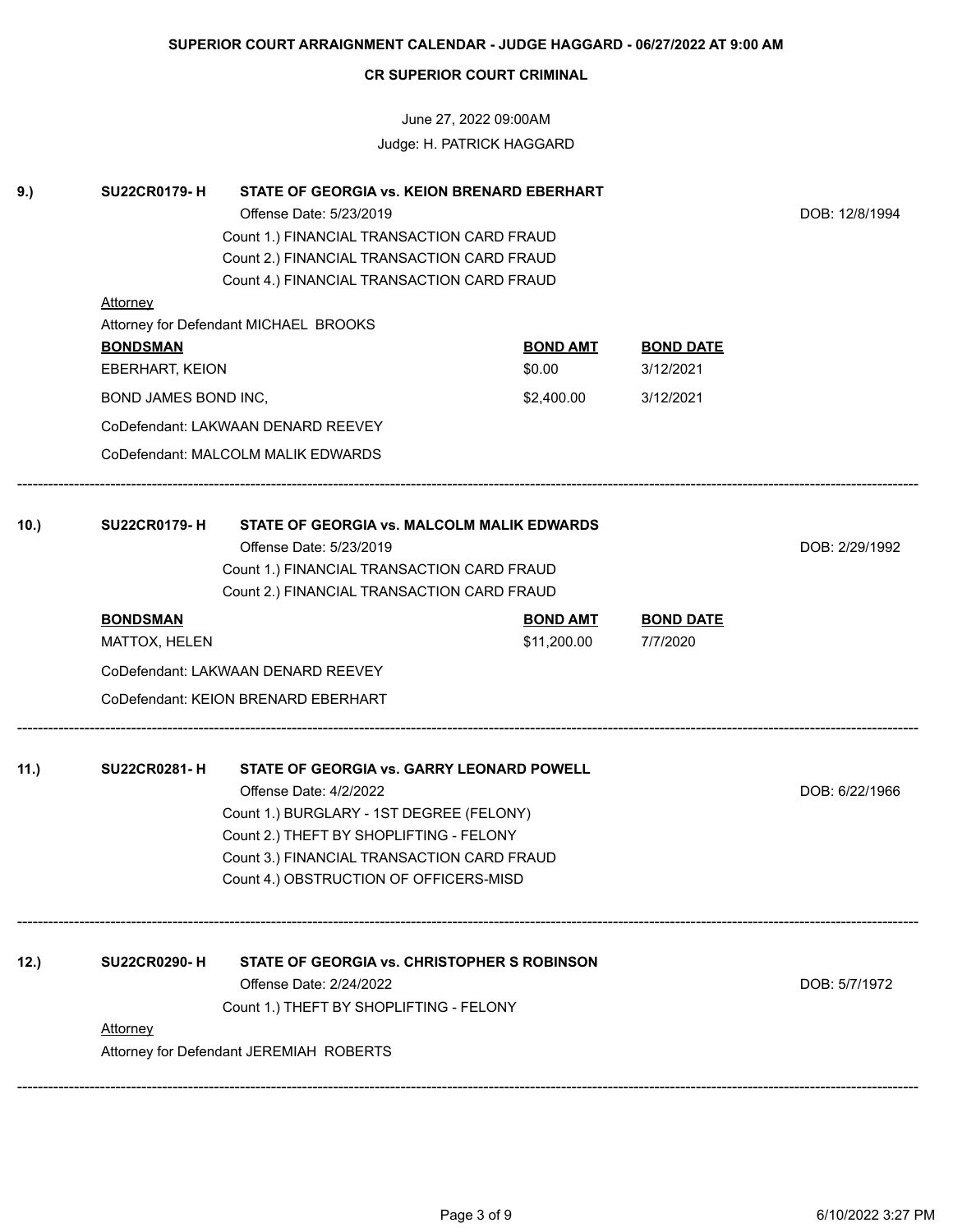# June 27, 2022 09:00AM Judge: H. PATRICK HAGGARD

| 13.) | <b>SU22CR0292-H</b> | STATE OF GEORGIA vs. QUENTIN DOUGLAS SANER                             |                 |                  |                |
|------|---------------------|------------------------------------------------------------------------|-----------------|------------------|----------------|
|      |                     | Offense Date: 4/14/2021                                                |                 |                  | DOB: 12/1/1980 |
|      |                     | Count 1.) POSSESSION OF METHAMPHETAMINE WITH<br><b>INTENT TO DISTR</b> |                 |                  |                |
|      |                     | Count 2.) POSS/MANUF/DIST DRUGS WITHIN 1000 FT<br>OF SCHOOLS           |                 |                  |                |
|      |                     | Count 3.) DRIVING WHILE LICENSE SUSPENDED OR<br><b>REVOKED</b>         |                 |                  |                |
|      |                     | Count 4.) OBSTRUCTION OF OFFICERS-MISD                                 |                 |                  |                |
|      |                     | Count 5.) CONVICTED FELON/1ST OFFENDER<br>ATTEMPTED PURCHASE FA        |                 |                  |                |
|      | <b>BONDSMAN</b>     |                                                                        | <b>BOND AMT</b> | <b>BOND DATE</b> |                |
|      |                     | CLASSIC CITY BONDING COMPANY,                                          | \$11,200.00     | 5/11/2021        |                |
| 14.) | <b>SU22CR0298-H</b> | STATE OF GEORGIA vs. JAMARION TOBIAS WYATT                             |                 |                  |                |
|      |                     | Offense Date: 6/14/2021                                                |                 |                  | DOB: 1/14/2004 |
|      |                     | Count 1.) ENTERING AUTO                                                |                 |                  |                |
|      | <b>BONDSMAN</b>     |                                                                        | <b>BOND AMT</b> | <b>BOND DATE</b> |                |
|      |                     | CLASSIC CITY BONDING COMPANY,                                          | \$3,500.00      | 7/18/2021        |                |
| 15.) | <b>SU22CR0304-H</b> | STATE OF GEORGIA vs. MARKEITH LENARD MARTIN                            |                 |                  |                |
|      |                     | Offense Date: 11/18/2021                                               |                 |                  | DOB: 1/18/2002 |
|      |                     | Count 1.) BURGLARY - 1ST DEGREE (FELONY)                               |                 |                  |                |
|      |                     | Count 2.) BURGLARY - 1ST DEGREE (FELONY)                               |                 |                  |                |
| 16.) | <b>SU22CR0309-H</b> | STATE OF GEORGIA vs. CEDRIC DESHON THURMOND                            |                 |                  |                |
|      |                     | Offense Date: 2/3/2022                                                 |                 |                  | DOB: 8/26/1980 |
|      |                     | Count 1.) FAMILY VIOLENCE BATTERY - 2ND OR<br>SUBSEQUENT OFFENS        |                 |                  |                |
|      |                     | Count 2.) VIOLATE FAMILY VIOLENCE ORDER                                |                 |                  |                |
|      | <b>Attorney</b>     |                                                                        |                 |                  |                |
|      |                     | Attorney for Defendant JEREMIAH ROBERTS                                |                 |                  |                |
|      | <b>BONDSMAN</b>     |                                                                        | <b>BOND AMT</b> | <b>BOND DATE</b> |                |
|      | THURMOND, JERRY     |                                                                        | \$10,000.00     | 3/23/2022        |                |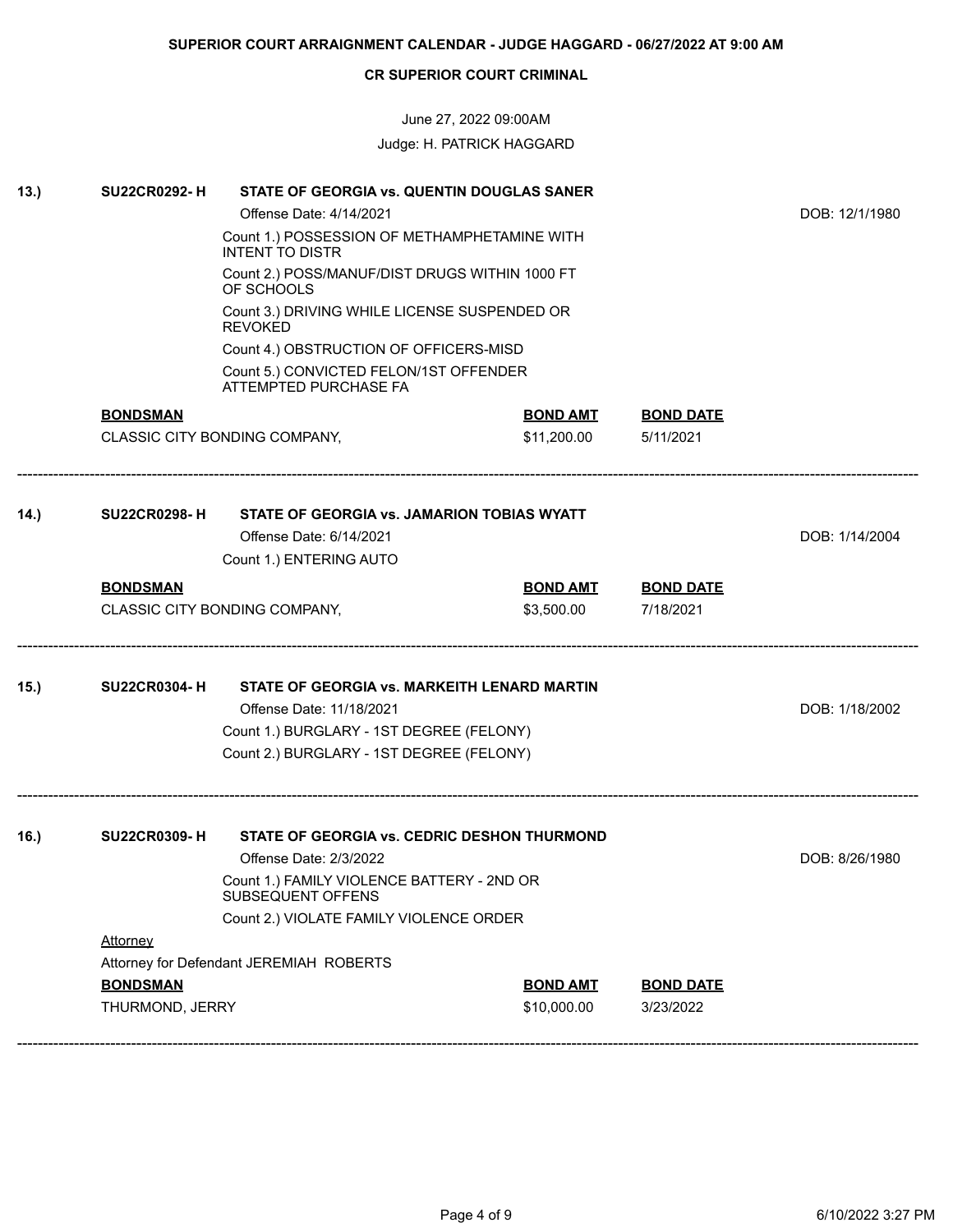# June 27, 2022 09:00AM Judge: H. PATRICK HAGGARD

| 17.) | <b>SU22CR0315-H</b>                     | STATE OF GEORGIA vs. PAUL EDWARD HOWARD JR<br>Offense Date: 4/24/2022<br>Count 1.) AGGRAVATED ASSAULT<br>Count 2.) CRUELTY TO CHILDREN 3RD DEGREE<br>Count 3.) SIMPLE BATTERY - FAMILY VIOLENCE<br>Count 4.) SIMPLE BATTERY - FAMILY VIOLENCE |                               |                                | DOB: 4/22/1981 |
|------|-----------------------------------------|-----------------------------------------------------------------------------------------------------------------------------------------------------------------------------------------------------------------------------------------------|-------------------------------|--------------------------------|----------------|
|      | <b>BONDSMAN</b>                         |                                                                                                                                                                                                                                               | <b>BOND AMT</b>               | <b>BOND DATE</b>               |                |
|      | BOND JAMES BOND INC,                    |                                                                                                                                                                                                                                               | \$5,700.00                    | 5/13/2022                      |                |
| 18.) | <b>SU22CR0317-H</b>                     | STATE OF GEORGIA vs. JUSTIN DAVID NOWELL<br>Offense Date: 7/23/2021<br>Count 1.) FINANCIAL TRANSACTION CARD THEFT                                                                                                                             |                               |                                | DOB: 8/18/1986 |
| 19.) | <b>SU22CR0318-H</b>                     | STATE OF GEORGIA vs. JUSTIN DAVID NOWELL<br>Offense Date: 4/14/2021<br>Count 1.) BURGLARY - 2ND DEGREE (FELONY)                                                                                                                               |                               |                                | DOB: 8/18/1986 |
| 20.) | <b>SU22CR0341-H</b>                     | STATE OF GEORGIA vs. JOHN CHRISTOPHER SCOTT<br>Offense Date: 4/25/2022<br>Count 1.) FAMILY VIOLENCE BATTERY - 2ND OR<br>SUBSEQUENT OFFENS                                                                                                     |                               |                                | DOB: 8/20/1978 |
|      | <b>BONDSMAN</b>                         |                                                                                                                                                                                                                                               | <b>BOND AMT</b>               | <b>BOND DATE</b>               |                |
|      | BOND JAMES BOND INC,                    |                                                                                                                                                                                                                                               | \$1,300.00                    | 4/26/2022                      |                |
| 21.) |                                         | SU22CR0346-H STATE OF GEORGIA vs. MARCUS OBRIEN WESTON<br>Offense Date: 8/4/2021<br>Count 1.) COMPUTER THEFT<br>Count 2.) THEFT BY TAKING - MISDEMEANOR<br>Count 3.) THEFT BY RECEIVING STOLEN PROPERTY -<br><b>MISDEMEANOR</b>               |                               |                                | DOB:           |
|      | <b>BONDSMAN</b><br>BOND JAMES BOND INC, |                                                                                                                                                                                                                                               | <b>BOND AMT</b><br>\$5,700.00 | <b>BOND DATE</b><br>10/14/2021 |                |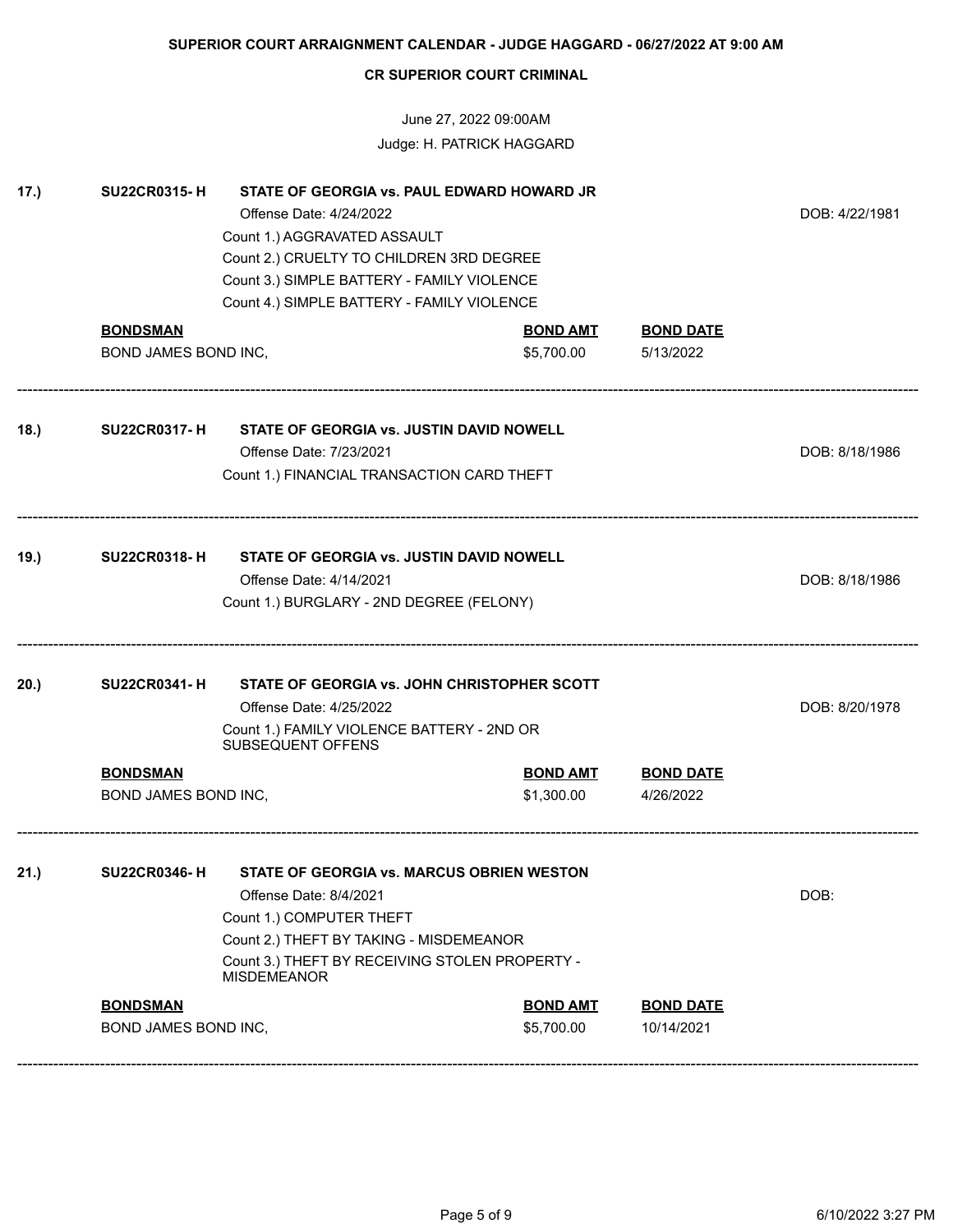|      |                      |                                                                      | Judge: H. PATRICK HAGGARD |                  |                 |
|------|----------------------|----------------------------------------------------------------------|---------------------------|------------------|-----------------|
| 22.) | <b>SU22CR0355-H</b>  | STATE OF GEORGIA vs. MATTHEW SCOTT LANZ                              |                           |                  |                 |
|      |                      | Offense Date: 10/14/2019                                             |                           |                  | DOB: 10/19/1999 |
|      |                      | Count 1.) CARRY WEAPON SCHOOL AS NON LICENSE<br><b>HOLDER FELONY</b> |                           |                  |                 |
|      | <b>Attorney</b>      | Attorney for Defendant KIM T STEPHENS                                |                           |                  |                 |
|      | <b>BONDSMAN</b>      |                                                                      | <b>BOND AMT</b>           | <b>BOND DATE</b> |                 |
|      | LANZ, MATTHEW        |                                                                      | \$3,000.00                | 11/22/2019       |                 |
| 23.) | <b>SU22CR0365-H</b>  | STATE OF GEORGIA vs. JAWAUN KAVAUN THOMPSON                          |                           |                  |                 |
|      |                      | Offense Date: 1/2/2021                                               |                           |                  | DOB: 9/14/1996  |
|      |                      | Count 1.) PEEPING TOM                                                |                           |                  |                 |
|      | <b>Attorney</b>      |                                                                      |                           |                  |                 |
|      |                      | Attorney for Defendant JEREMIAH ROBERTS                              |                           |                  |                 |
|      | <b>BONDSMAN</b>      |                                                                      | <b>BOND AMT</b>           | <b>BOND DATE</b> |                 |
|      | THOMPSON, JAWAUN     |                                                                      | \$0.00                    | 2/16/2021        |                 |
| 24.) | <b>SU22CR0389-H</b>  |                                                                      |                           |                  |                 |
|      |                      | Offense Date: 12/6/2020                                              |                           |                  | DOB: 6/26/1953  |
|      |                      | Count 1.) AGGRAVATED ASSAULT                                         |                           |                  |                 |
|      | <b>BONDSMAN</b>      |                                                                      | <b>BOND AMT</b>           | <b>BOND DATE</b> |                 |
|      | BOND JAMES BOND INC, |                                                                      | \$3,500.00                | 12/7/2020        |                 |
| 25.) | <b>SU22CR0390-H</b>  | STATE OF GEORGIA vs. WILLIE GLEN BRIGHTWELL                          |                           |                  |                 |
|      |                      | Offense Date: 2/4/2022                                               |                           |                  | DOB: 11/24/1970 |
|      |                      |                                                                      |                           |                  |                 |
|      |                      | Count 2.) AGGRAVATED STALKING                                        |                           |                  |                 |
|      |                      | Count 3.) CRIMINAL TRESPASS                                          |                           |                  |                 |
|      | Attorney             |                                                                      |                           |                  |                 |
|      |                      | Attorney for Defendant JOHN W DONNELLY                               |                           |                  |                 |
|      |                      |                                                                      |                           |                  |                 |

**SUPERIOR COURT ARRAIGNMENT CALENDAR - JUDGE HAGGARD - 06/27/2022 AT 9:00 AM**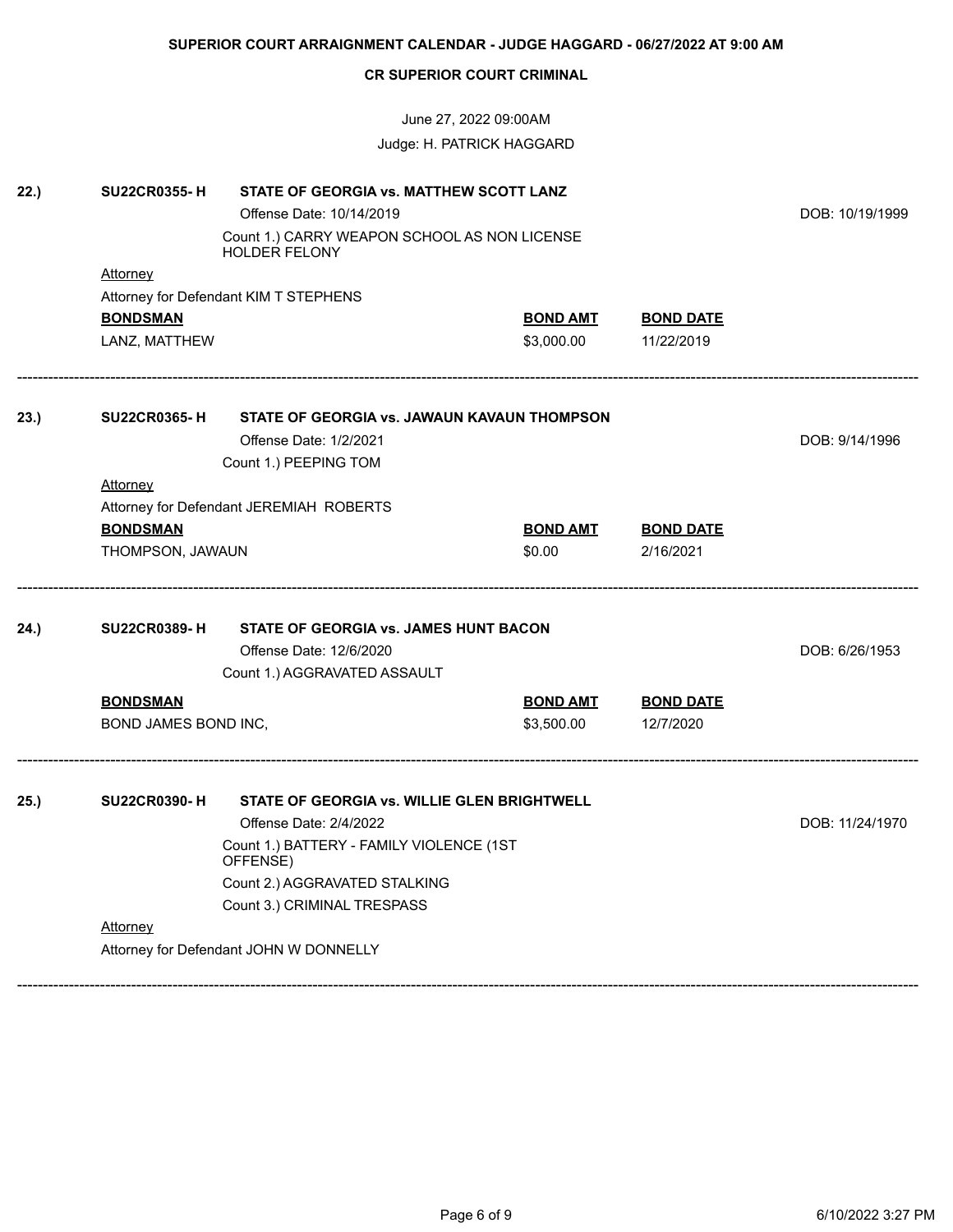# June 27, 2022 09:00AM Judge: H. PATRICK HAGGARD

| 26.) | <b>SU22CR0394-H</b><br>Attorney             | STATE OF GEORGIA vs. JUAN CARLOS ESPINO<br>Offense Date: 5/8/2022<br>Count 1.) POSSESSION OF METHAMPHETAMINE<br>Count 2.) THEFT BY CONVERSION - MISDEMEANOR<br>Count 3.) GIVING FALSE NAME/ADDRESS/BIRTHDATE<br>TO LAW ENF.OFF                     |                               |                                | DOB: 8/2/1996   |
|------|---------------------------------------------|----------------------------------------------------------------------------------------------------------------------------------------------------------------------------------------------------------------------------------------------------|-------------------------------|--------------------------------|-----------------|
|      |                                             | Attorney for Defendant JAMES W SMITH                                                                                                                                                                                                               |                               |                                |                 |
| 27.) | <b>SU22CR0397-H</b>                         | STATE OF GEORGIA vs. JODI NAKIA GIBBONS<br>Offense Date: 12/17/2020<br>Count 1.) HINDERING APPREHENSION OR<br>PUNISHMENT OF A CRIMINAL                                                                                                             |                               |                                | DOB: 12/25/1994 |
|      | <b>BONDSMAN</b><br>GIBBONS-RICHARDSON, JODI |                                                                                                                                                                                                                                                    | <b>BOND AMT</b><br>\$1,850.00 | <b>BOND DATE</b><br>12/18/2020 |                 |
| 28.) | <b>SU22CR0398-H</b>                         | STATE OF GEORGIA vs. QUENTAEIOUS SHEMAO GRAY<br>Offense Date: 1/8/2021<br>Count 1.) AGGRAVATED ASSAULT<br>Count 2.) AGGRAVATED ASSAULT<br>Count 3.) TERRORISTIC THREATS AND ACTS                                                                   |                               |                                | DOB: 5/15/2001  |
|      | <b>BONDSMAN</b><br>BOND JAMES BOND INC,     |                                                                                                                                                                                                                                                    | <b>BOND AMT</b><br>\$6,800.00 | <b>BOND DATE</b><br>1/11/2021  |                 |
| 29.) | <b>SU22CR0402-H</b>                         | STATE OF GEORGIA vs. DAVID SLATE JONES<br>Offense Date: 11/20/2020<br>Count 1.) AGGRAVATED ASSAULT<br>Count 2.) BATTERY - FAMILY VIOLENCE (1ST<br>OFFENSE)<br>Count 3.) CRUELTY TO CHILDREN 3RD DEGREE<br>Count 4.) CRUELTY TO CHILDREN 3RD DEGREE |                               |                                | DOB: 10/7/1981  |
|      | <b>BONDSMAN</b><br>BOND JAMES BOND INC,     |                                                                                                                                                                                                                                                    | <b>BOND AMT</b><br>\$6,800.00 | <b>BOND DATE</b><br>11/22/2020 |                 |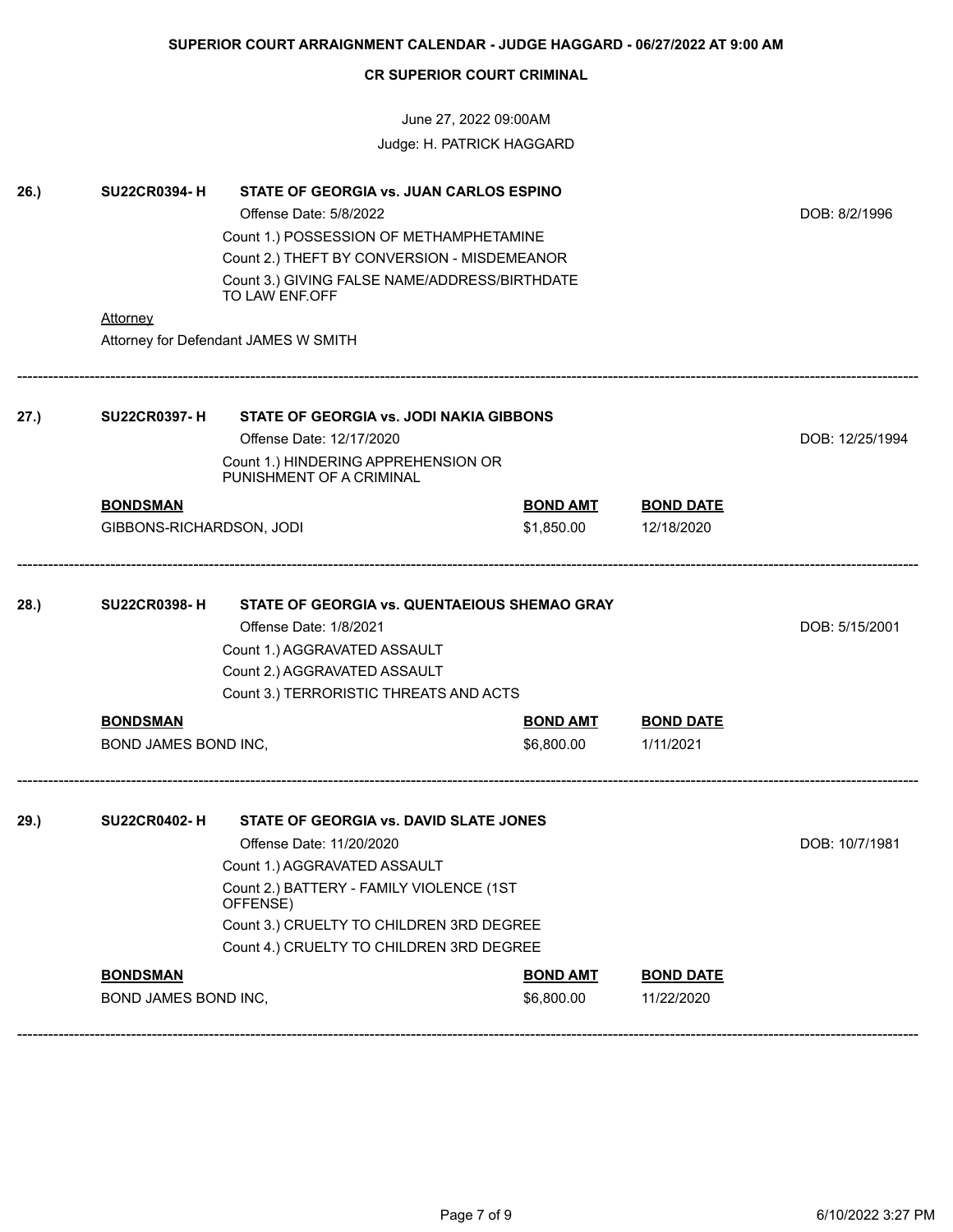# June 27, 2022 09:00AM Judge: H. PATRICK HAGGARD

| 30.) | <b>SU22CR0404-H</b>  |                                                                               |                 |                  |                |
|------|----------------------|-------------------------------------------------------------------------------|-----------------|------------------|----------------|
|      |                      | Offense Date: 10/28/2020                                                      |                 |                  | DOB: 10/5/1997 |
|      |                      | Count 1.) FALSE IMPRISONMENT                                                  |                 |                  |                |
|      |                      | Count 2.) BATTERY - FAMILY VIOLENCE (1ST<br>OFFENSE)                          |                 |                  |                |
|      |                      | Count 3.) EMERGENCY HELP - INTERFERING WITH<br><b>CALL FOR</b>                |                 |                  |                |
|      | Attorney             |                                                                               |                 |                  |                |
|      |                      | Attorney for Defendant KEVIN C CHARLES                                        |                 |                  |                |
|      | <b>BONDSMAN</b>      |                                                                               | <b>BOND AMT</b> | <b>BOND DATE</b> |                |
|      | FAULKNER, DAVID      |                                                                               | \$6,800.00      | 10/30/2020       |                |
|      |                      |                                                                               |                 |                  |                |
| 31.) | <b>SU22CR0406-H</b>  | <b>STATE OF GEORGIA vs. COREY ANTOINE ROBINSON</b><br>Offense Date: 11/9/2020 |                 |                  | DOB: 5/28/1977 |
|      |                      | Count 1.) FAILURE TO REGISTER AS SEXOFFENDER/<br><b>FAILURE TO COMP</b>       |                 |                  |                |
|      | Attorney             |                                                                               |                 |                  |                |
|      |                      | Attorney for Defendant JEREMIAH ROBERTS                                       |                 |                  |                |
|      | <b>BONDSMAN</b>      |                                                                               | <b>BOND AMT</b> | <b>BOND DATE</b> |                |
|      | ROBINSON, COREY      |                                                                               | \$0.00          | 1/7/2021         |                |
|      |                      |                                                                               |                 |                  |                |
| 32.) | <b>SU22CR0409-H</b>  | STATE OF GEORGIA vs. MICKALYN SHEA TAYLOR                                     |                 |                  |                |
|      |                      | Offense Date: 9/24/2020                                                       |                 |                  | DOB: 2/4/1988  |
|      |                      | Count 1.) AGGRAVATED ASSAULT                                                  |                 |                  |                |
|      |                      | Count 2.) SIMPLE BATTERY                                                      |                 |                  |                |
|      | <b>BONDSMAN</b>      |                                                                               | <b>BOND AMT</b> | <b>BOND DATE</b> |                |
|      | BOND JAMES BOND INC, |                                                                               | \$4,800.00      | 11/6/2020        |                |
|      |                      |                                                                               |                 |                  |                |